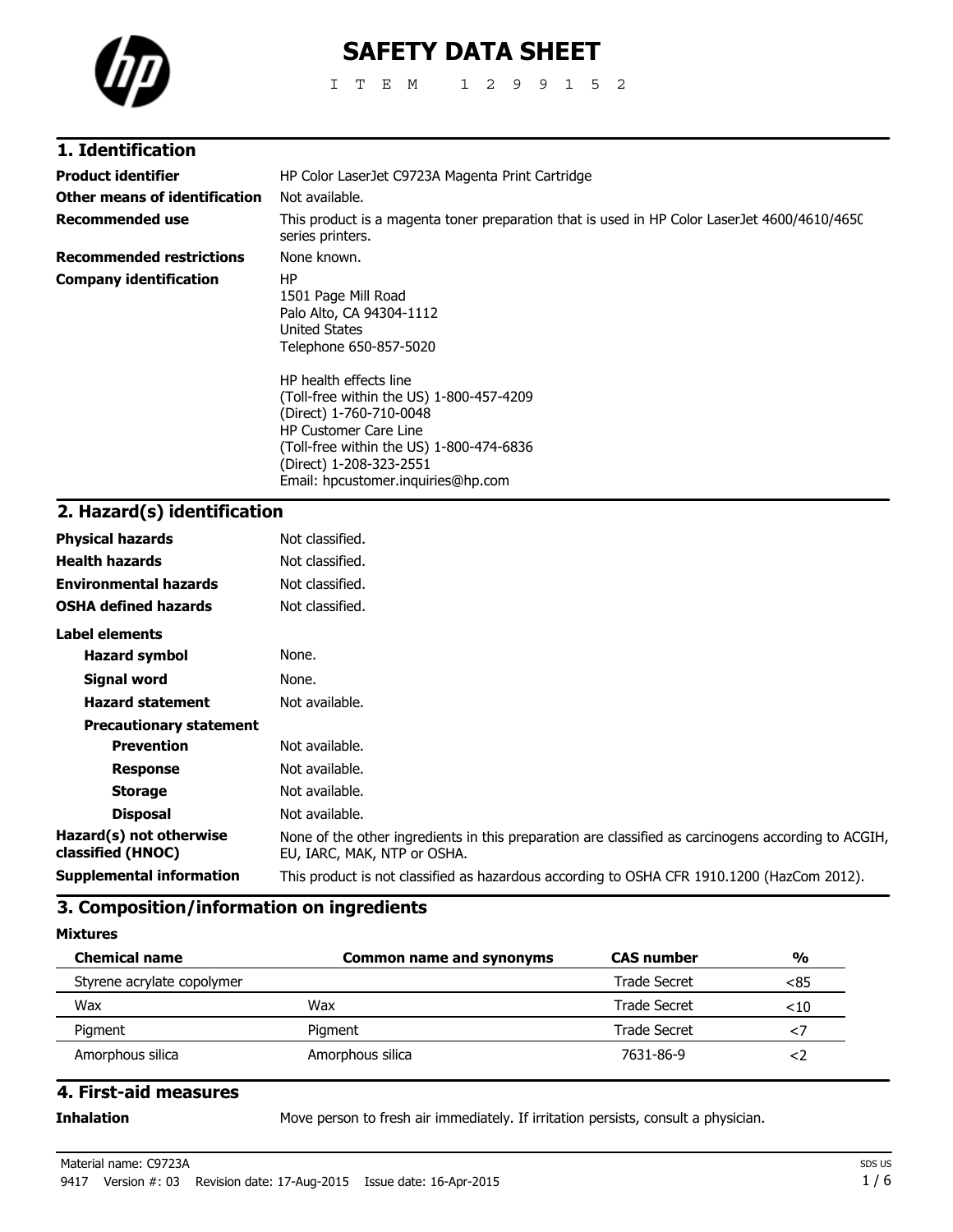| <b>Skin contact</b>                                             | Wash affected areas thoroughly with mild soap and water. Get medical attention if irritation<br>develops or persists.                                                                             |
|-----------------------------------------------------------------|---------------------------------------------------------------------------------------------------------------------------------------------------------------------------------------------------|
| Eye contact                                                     | Do not rub eyes. Immediately flush with large amounts of clean, warm water (low pressure) for at<br>least 15 minutes or until particles are removed. If irritation persists, consult a physician. |
| <b>Ingestion</b>                                                | Rinse mouth out with water. Drink one to two glasses of water. If symptoms occur, consult a<br>physician.                                                                                         |
| <b>Most important</b><br>symptoms/effects, acute and<br>delayed | Not available.                                                                                                                                                                                    |

### **5. Fire-fighting measures**

| Suitable extinguishing media                                        | CO2, water, or dry chemical                                 |
|---------------------------------------------------------------------|-------------------------------------------------------------|
| Unsuitable extinguishing<br>media                                   | None known.                                                 |
| Specific hazards arising from<br>the chemical                       | Not applicable.                                             |
| Special protective equipment<br>and precautions for<br>firefighters | Not available.                                              |
| Fire-fighting<br>equipment/instructions                             | If fire occurs in the printer, treat as an electrical fire. |
| <b>Specific methods</b>                                             | None established.                                           |

#### **6. Accidental release measures**

| <b>Personal precautions,</b><br>protective equipment and<br>emergency procedures | Minimize dust generation and accumulation.                                                                |  |
|----------------------------------------------------------------------------------|-----------------------------------------------------------------------------------------------------------|--|
| <b>Methods and materials for</b><br>containment and cleaning up                  | Not available.                                                                                            |  |
| <b>Environmental precautions</b>                                                 | Do not flush into surface water or sanitary sewer system. See also section 13 Disposal<br>considerations. |  |

## **7. Handling and storage**

| <b>Precautions for safe handling</b>                               | Keep out of the reach of children. Avoid inhalation of dust and contact with skin and eyes. Use with<br>adequate ventilation. Keep away from excessive heat, sparks, and open flames. |
|--------------------------------------------------------------------|---------------------------------------------------------------------------------------------------------------------------------------------------------------------------------------|
| Conditions for safe storage,<br>including any<br>incompatibilities | Keep out of the reach of children. Keep tightly closed and dry. Store at room temperature. Store<br>away from strong oxidizers.                                                       |

### **8. Exposure controls/personal protection**

#### **Occupational exposure limits**

| <b>US. NIOSH: Pocket Guide to Chemical Hazards</b><br><b>Components</b> | <b>Type</b>                                                                                                                                                     | <b>Value</b>                                                                         |
|-------------------------------------------------------------------------|-----------------------------------------------------------------------------------------------------------------------------------------------------------------|--------------------------------------------------------------------------------------|
| Amorphous silica (CAS<br>7631-86-9)                                     | <b>TWA</b>                                                                                                                                                      | $6 \text{ mg/m}$                                                                     |
| <b>Biological limit values</b>                                          | No biological exposure limits noted for the ingredient(s).                                                                                                      |                                                                                      |
| <b>Exposure guidelines</b>                                              | USA OSHA (TWA/PEL): 15 mg/m3 (Total Dust), 5 mg/m3 (Respirable Fraction)<br>ACGIH (TWA/TLV): 10 mg/m3 (Inhalable Particulate), 3 mg/m3 (Respirable Particulate) |                                                                                      |
|                                                                         |                                                                                                                                                                 |                                                                                      |
| mq/m3                                                                   |                                                                                                                                                                 | Amorphous silica: USA OSHA (TWA/PEL): 20 mppcf 80 (mg/m3)/%SiO2, ACGIH (TWA/TLV): 10 |
|                                                                         | TRGS 900 (Luftgrenzwert) - 10 mg/m3 (Einatembare partikel), 3 mg/m3 (Alveolengängige fraktion)                                                                  |                                                                                      |
| <b>Appropriate engineering</b><br>controls                              | UK WEL: 10 mg/m3 (Respirable Dust), 5 mg/m3 (Inhalable Dust)<br>Use in a well ventilated area.                                                                  |                                                                                      |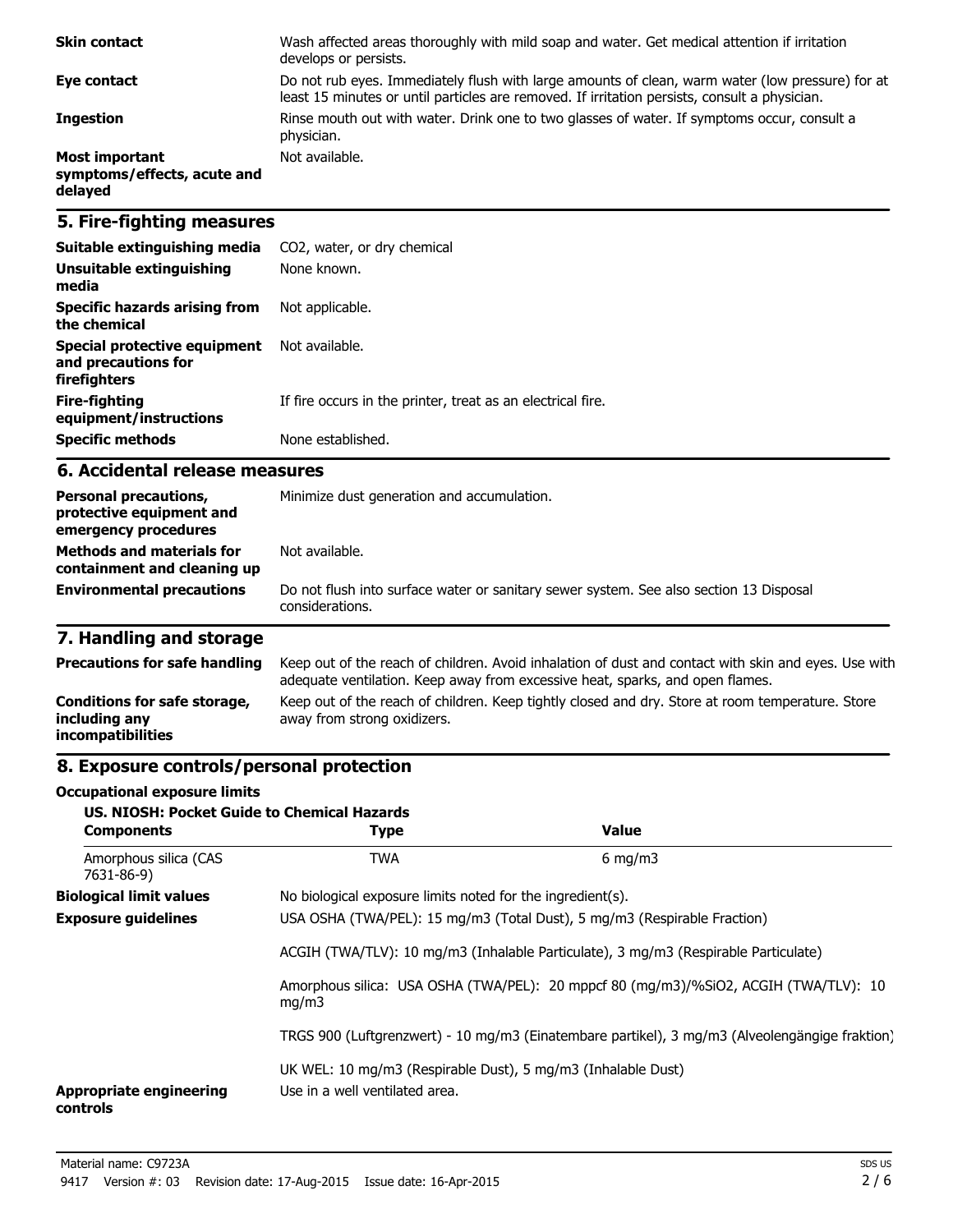#### **Individual protection measures, such as personal protective equipment**

| Eye/face protection           | Not available. |
|-------------------------------|----------------|
| <b>Skin protection</b>        |                |
| <b>Hand protection</b>        | Not available. |
| <b>Other</b>                  | Not available. |
| <b>Respiratory protection</b> | Not available. |
| <b>Thermal hazards</b>        | Not available. |

## **9. Physical and chemical properties**

| <b>Appearance</b>                                   | Fine powder                                                   |
|-----------------------------------------------------|---------------------------------------------------------------|
| <b>Physical state</b>                               | Solid.                                                        |
| Color                                               | Magenta                                                       |
| Odor                                                | Slight plastic odor                                           |
| <b>Odor threshold</b>                               | Not available.                                                |
| рH                                                  | Not applicable                                                |
| <b>Melting point/freezing point</b>                 | Not available.                                                |
| <b>Initial boiling point and</b><br>boiling range   | Not applicable                                                |
| <b>Flash point</b>                                  | Not applicable                                                |
| <b>Evaporation rate</b>                             | Not applicable                                                |
| <b>Flammability (solid, gas)</b>                    | Not available.                                                |
| <b>Upper/lower flammability or explosive limits</b> |                                                               |
| <b>Flammability limit - lower</b><br>(9/6)          | Not flammable                                                 |
| <b>Flammability limit -</b><br>upper $(% )$         | Not available.                                                |
| <b>Explosive limit - lower</b><br>(9/6)             | Not available.                                                |
| <b>Explosive limit - upper</b><br>(9/6)             | Not available.                                                |
| <b>Vapor pressure</b>                               | Not applicable                                                |
| Solubility(ies)                                     |                                                               |
| <b>Solubility (water)</b>                           | Negligible in water. Partially soluble in toluene and xylene. |
| <b>Partition coefficient</b><br>(n-octanol/water)   | Not available.                                                |
| <b>Auto-ignition temperature</b>                    | Not applicable                                                |
| <b>Decomposition temperature</b>                    | $>$ 392 °F ( $>$ 200 °C)                                      |
| <b>Viscosity</b>                                    | Not applicable                                                |
| <b>Other information</b>                            |                                                               |
| <b>Percent volatile</b>                             | 0 % estimated                                                 |
| Softening point                                     | 212 - 302 °F (100 - 150 °C)                                   |
| <b>Specific gravity</b>                             | $1 - 1.2$                                                     |

### **10. Stability and reactivity**

| <b>Reactivity</b>                            | Not available.                          |
|----------------------------------------------|-----------------------------------------|
| <b>Chemical stability</b>                    | Stable under normal storage conditions. |
| <b>Possibility of hazardous</b><br>reactions | Will not occur.                         |
| <b>Conditions to avoid</b>                   | Imaging Drum: Exposure to light         |
| Incompatible materials                       | Strong oxidizers                        |
| <b>Hazardous decomposition</b><br>products   | Carbon monoxide and carbon dioxide.     |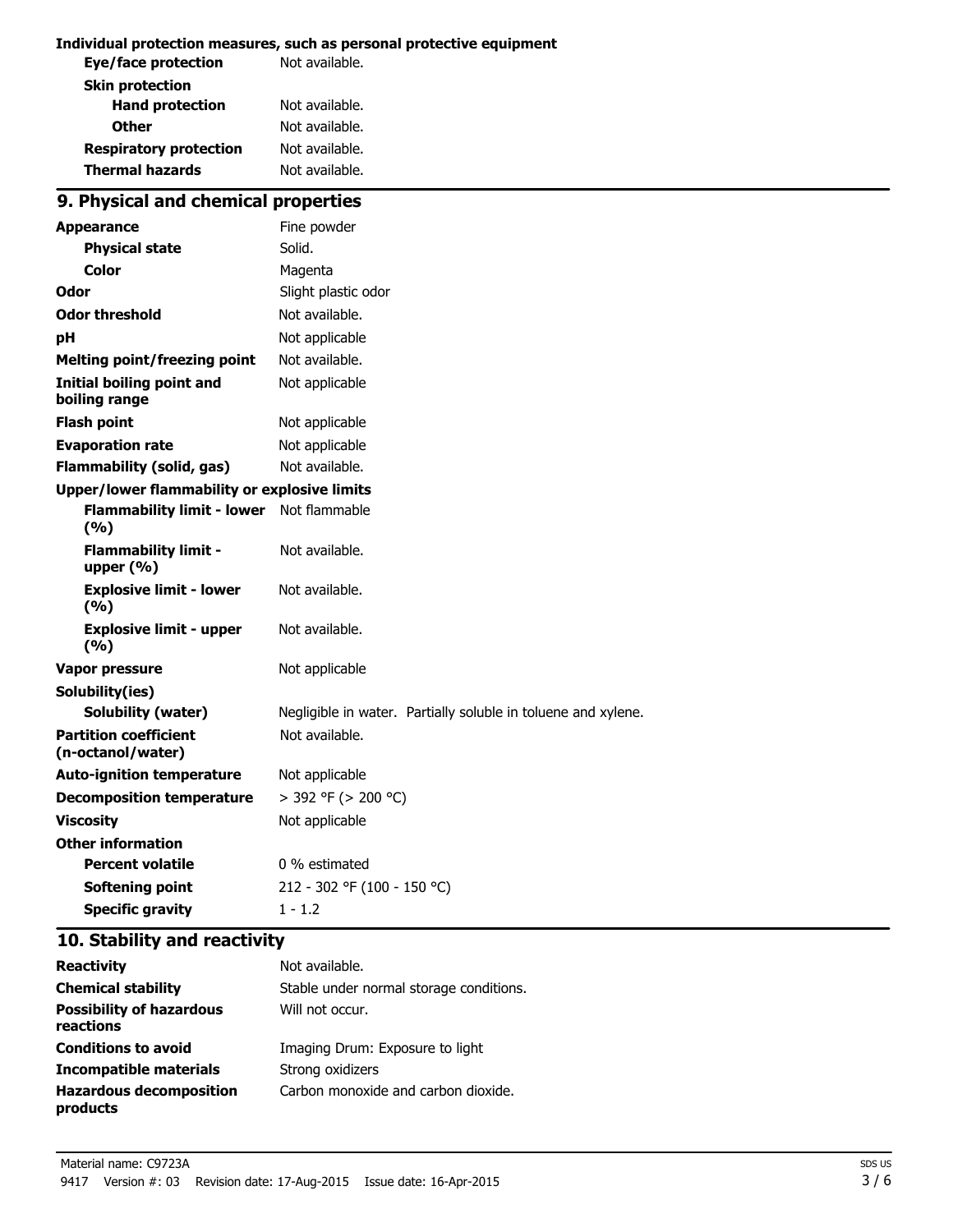## **11. Toxicological information**

| Symptoms related to the<br>physical, chemical and<br>toxicological characteristics | Not available.                                                                                                                                                  |                     |
|------------------------------------------------------------------------------------|-----------------------------------------------------------------------------------------------------------------------------------------------------------------|---------------------|
| <b>Information on toxicological effects</b>                                        |                                                                                                                                                                 |                     |
| <b>Acute toxicity</b>                                                              | Based on available data, the classification criteria are not met.                                                                                               |                     |
| <b>Skin corrosion/irritation</b>                                                   | Based on available data, the classification criteria are not met.                                                                                               |                     |
| Serious eye damage/eye<br>irritation                                               | Based on available data, the classification criteria are not met.                                                                                               |                     |
| <b>Respiratory or skin sensitization</b>                                           |                                                                                                                                                                 |                     |
| <b>Respiratory sensitization</b>                                                   | Based on available data, the classification criteria are not met.                                                                                               |                     |
| <b>Skin sensitization</b>                                                          | Based on available data, the classification criteria are not met.                                                                                               |                     |
| <b>Germ cell mutagenicity</b>                                                      | Negative, does not indicate mutagenic potential (Ames Test: Salmonella typhimurium)<br>Based on available data, the classification criteria are not met.        |                     |
| Carcinogenicity                                                                    | Based on available data, the classification criteria are not met.                                                                                               |                     |
| <b>Reproductive toxicity</b>                                                       | Based on available data, the classification criteria are not met.                                                                                               |                     |
| Specific target organ toxicity<br>- single exposure                                | Based on available data, the classification criteria are not met.                                                                                               |                     |
| Specific target organ toxicity<br>- repeated exposure                              | Based on available data, the classification criteria are not met.                                                                                               |                     |
| <b>Aspiration hazard</b>                                                           | Based on available data, the classification criteria are not met.                                                                                               |                     |
| <b>Further information</b>                                                         | Complete toxicity data are not available for this specific formulation<br>Refer to Section 2 for potential health effects and Section 4 for first aid measures. |                     |
| <b>Components</b>                                                                  | <b>Species</b>                                                                                                                                                  | <b>Test Results</b> |
| Amorphous silica (CAS 7631-86-9)                                                   |                                                                                                                                                                 |                     |
| <b>Acute</b>                                                                       |                                                                                                                                                                 |                     |
| <b>Oral</b>                                                                        |                                                                                                                                                                 |                     |
| LD50                                                                               | Mouse                                                                                                                                                           | $>15000$ mg/kg      |
|                                                                                    | Rat                                                                                                                                                             | > 22500 mg/kg       |

### **12. Ecological information**

| <b>Ecotoxicity</b>                                                                                             |                                                                                                                                                                                                                                                                                  |                      |                         |
|----------------------------------------------------------------------------------------------------------------|----------------------------------------------------------------------------------------------------------------------------------------------------------------------------------------------------------------------------------------------------------------------------------|----------------------|-------------------------|
| <b>Product</b>                                                                                                 |                                                                                                                                                                                                                                                                                  | <b>Species</b>       | <b>Test Results</b>     |
| C9723A                                                                                                         |                                                                                                                                                                                                                                                                                  |                      |                         |
| Aquatic                                                                                                        |                                                                                                                                                                                                                                                                                  |                      |                         |
| Fish                                                                                                           | LL50                                                                                                                                                                                                                                                                             | <b>Rainbow Trout</b> | $> 1000$ mg/l, 96 Hours |
| Persistence and degradability<br><b>Bioaccumulative potential</b><br>Mobility in soil<br>Other adverse effects | Not available.<br>Not available.<br>Not available.<br>Not available.                                                                                                                                                                                                             |                      |                         |
| 13. Disposal considerations                                                                                    |                                                                                                                                                                                                                                                                                  |                      |                         |
| <b>Disposal instructions</b>                                                                                   | Do not shred toner cartridge, unless dust-explosion prevention measures are taken. Finely<br>dispersed particles may form explosive mixtures in air. Dispose of in compliance with federal, state,<br>and local regulations.                                                     |                      |                         |
|                                                                                                                | HP's Planet Partners (trademark) supplies recycling program enables simple, convenient recycling of<br>HP original inkjet and LaserJet supplies. For more information and to determine if this service is<br>available in your location, please visit http://www.hp.com/recycle. |                      |                         |

### **14. Transport information**

**Further information** Not a dangerous good under DOT, IATA, ADR, IMDG, or RID.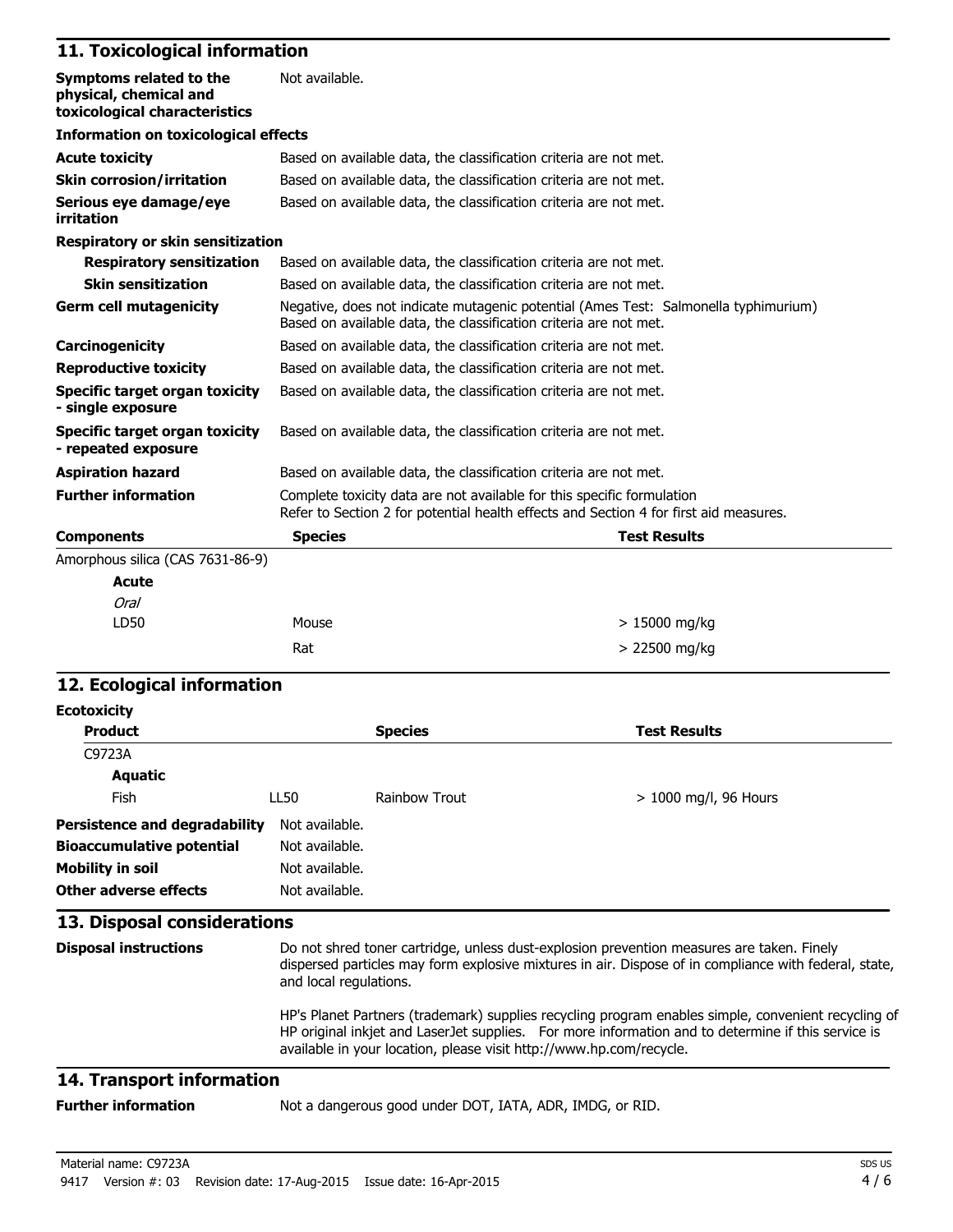### **15. Regulatory information**

| TS: Incanator I<br>""""""""""""                               |                                                                                                                                                                                                                                                                                                                                          |
|---------------------------------------------------------------|------------------------------------------------------------------------------------------------------------------------------------------------------------------------------------------------------------------------------------------------------------------------------------------------------------------------------------------|
| <b>US federal regulations</b>                                 | US EPA TSCA Inventory: All chemical substances in this product comply with all rules or orders<br>under TSCA.                                                                                                                                                                                                                            |
|                                                               | TSCA Section 12(b) Export Notification (40 CFR 707, Subpt. D)                                                                                                                                                                                                                                                                            |
| Not regulated.                                                |                                                                                                                                                                                                                                                                                                                                          |
| <b>CERCLA Hazardous Substance List (40 CFR 302.4)</b>         |                                                                                                                                                                                                                                                                                                                                          |
| Not listed.<br><b>SARA 304 Emergency release notification</b> |                                                                                                                                                                                                                                                                                                                                          |
| Not regulated.                                                |                                                                                                                                                                                                                                                                                                                                          |
|                                                               | OSHA Specifically Regulated Substances (29 CFR 1910.1001-1050)                                                                                                                                                                                                                                                                           |
| Not listed.                                                   |                                                                                                                                                                                                                                                                                                                                          |
|                                                               | <b>Superfund Amendments and Reauthorization Act of 1986 (SARA)</b>                                                                                                                                                                                                                                                                       |
| <b>Hazard categories</b>                                      | Immediate Hazard - No<br>Delayed Hazard - No<br>Fire Hazard - No<br>Pressure Hazard - No<br>Reactivity Hazard - No                                                                                                                                                                                                                       |
| <b>SARA 302 Extremely hazardous substance</b>                 |                                                                                                                                                                                                                                                                                                                                          |
| Not listed.                                                   |                                                                                                                                                                                                                                                                                                                                          |
| <b>SARA 311/312</b><br><b>Hazardous chemical</b>              | No                                                                                                                                                                                                                                                                                                                                       |
| <b>Other federal regulations</b>                              |                                                                                                                                                                                                                                                                                                                                          |
| <b>Safe Drinking Water Act</b><br>(SDWA)                      | Not regulated.                                                                                                                                                                                                                                                                                                                           |
| <b>US state regulations</b>                                   |                                                                                                                                                                                                                                                                                                                                          |
| <b>US. Massachusetts RTK - Substance List</b>                 |                                                                                                                                                                                                                                                                                                                                          |
| Not regulated.                                                | US. New Jersey Worker and Community Right-to-Know Act                                                                                                                                                                                                                                                                                    |
| Not listed.                                                   | US. Pennsylvania Worker and Community Right-to-Know Law                                                                                                                                                                                                                                                                                  |
| Not listed.                                                   |                                                                                                                                                                                                                                                                                                                                          |
| <b>US. Rhode Island RTK</b>                                   |                                                                                                                                                                                                                                                                                                                                          |
| Not regulated.                                                |                                                                                                                                                                                                                                                                                                                                          |
| <b>US. California Proposition 65</b><br>Not Listed.           |                                                                                                                                                                                                                                                                                                                                          |
|                                                               | Regulatory information All chemical substances in this HP product have been notified or are exempt from notification under<br>chemical substances notification laws in the following countries: US (TSCA), EU (EINECS/ELINCS),<br>Switzerland, Canada (DSL/NDSL), Australia, Japan, Philippines, South Korea, New Zealand, and<br>China. |
|                                                               | 16. Other information, including date of preparation or last revision                                                                                                                                                                                                                                                                    |
| <b>Issue date</b>                                             | 16-Apr-2015                                                                                                                                                                                                                                                                                                                              |
| <b>Revision date</b>                                          | 17-Aug-2015                                                                                                                                                                                                                                                                                                                              |

| NGVISIVII UULG                  | II AUY CUIJ                                                                                                                                                                                                                                                                                                                                                                                                                                                                                                          |  |
|---------------------------------|----------------------------------------------------------------------------------------------------------------------------------------------------------------------------------------------------------------------------------------------------------------------------------------------------------------------------------------------------------------------------------------------------------------------------------------------------------------------------------------------------------------------|--|
| <b>Version #</b>                | 03                                                                                                                                                                                                                                                                                                                                                                                                                                                                                                                   |  |
| <b>Disclaimer</b>               | This Safety Data Sheet document is provided without charge to customers of HP. Data is the most<br>current known to HP at the time of preparation of this document and is believed to be accurate. It<br>should not be construed as guaranteeing specific properties of the products as described or<br>suitability for a particular application. This document was prepared to the requirements of the<br>jurisdiction specified in Section 1 above and may not meet regulatory requirements in other<br>countries. |  |
| <b>Revision Information</b>     | Other information, including date of preparation or last revision: Disclaimer                                                                                                                                                                                                                                                                                                                                                                                                                                        |  |
| <b>Manufacturer information</b> | HP<br>11311 Chinden Boulevard<br>Boise, ID 83714 USA<br>(Direct) 1-503-494-7199<br>(Toll-free within the US) 1-800-457-4209                                                                                                                                                                                                                                                                                                                                                                                          |  |